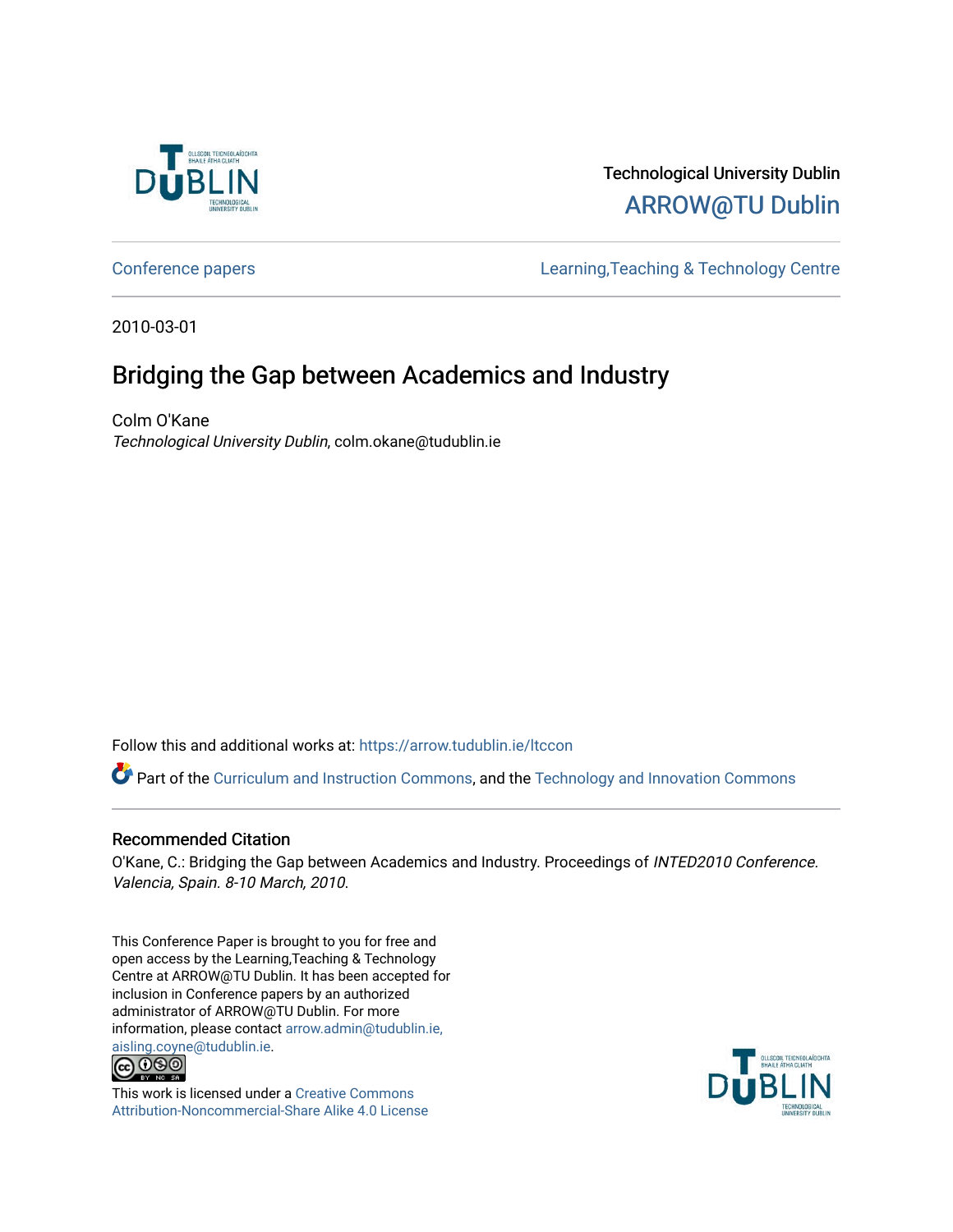## **BRIDGING THE GAP BETWEEN ACADEMICS AND INDUSTRY – COLLABORATION ON AN UNDERGRADUATE DESIGN PROJECT**

## **Colm M. O'Kane**

School of Manufacturing and Design Engineering, Dublin Institute of Technology Dublin / Ireland *Colm.OKane@dit.ie*

#### **Abstract**

The benefits of close collaboration with industry for undergraduate design students have been repeatedly emphasised in the literature. This paper describes the operation of a design competition as a collaborative project between the DIT School of Manufacturing and Design Engineering and an external company. Small groups of design students were set a design brief and guided through the year by company representatives and by their academic supervisors. Along with giving an example of problem-based learning and showing how academic projects can remain relevant to the commercial design field, this paper gives an example of what approaches can be taken to ensure that the industryinstitute collaboration proceeds smoothly and produces effective learning and results for all concerned.

*Keywords -* Industry-Academic collaboration, project-based learning, group project, product design, design engineering.

### **1 INTRODUCTION**

This paper gives an account of Industry-Institute Interaction on an undergraduate design project, the hurdles involved and the consequent benefits to students, the institute and industry. In this project, groups of third year Product Design students are given an open-ended design brief to which they are expected to apply design, engineering and business skills in order to produce a viable and marketable product. It was decided to embark upon collaboration with an external company in order to give the students the closest possible approximation to real-world design experience. Several international models were studied prior to commencing the project. Feedback was obtained from students and from the company before, during and subsequent to the project. The experiences of the author are documented, together with an account of the outcomes and subsequent work.

### **1.1 Background**

Dublin Institute of Technology's Product Design programme is a relatively new one, having been established in 2002. It aims to address the traditional divide between the design engineer and the industrial designer, giving graduates the skills to develop products both from an aesthetic and engineering background. One of the drivers behind the establishing of the programme was to address Ireland's future needs as a knowledge economy based on innovation and development of intellectual property. As a consequence, the program is being developed from year to year on the basis of input from the various stakeholders: the institute's academic staff, professional bodies (the programme is accredited by the IED), industrial partners, external examiners and the National Qualification Association of Ireland. An issue which has been raised by both external examiner and industry partners is the necessity for close ties to industry for the course to ensure that it remains relevant to the needs of industry. For this reason it was decided to embark upon collaboration with an external partner. This paper describes the results of that collaboration.

Tidi Solutions Ltd. is an Irish-owned company specializing in the design, manufacture and distribution of innovative products for the home. The company has offices in Shannon, Hong Kong and Shanghai. The design team is based in the company headquarters in Shannon. The project described in this paper was part of the first Tidi Design Competition, a national competition which the company plans to sponsor on an annual basis, between students in product design programs in colleges throughout Ireland.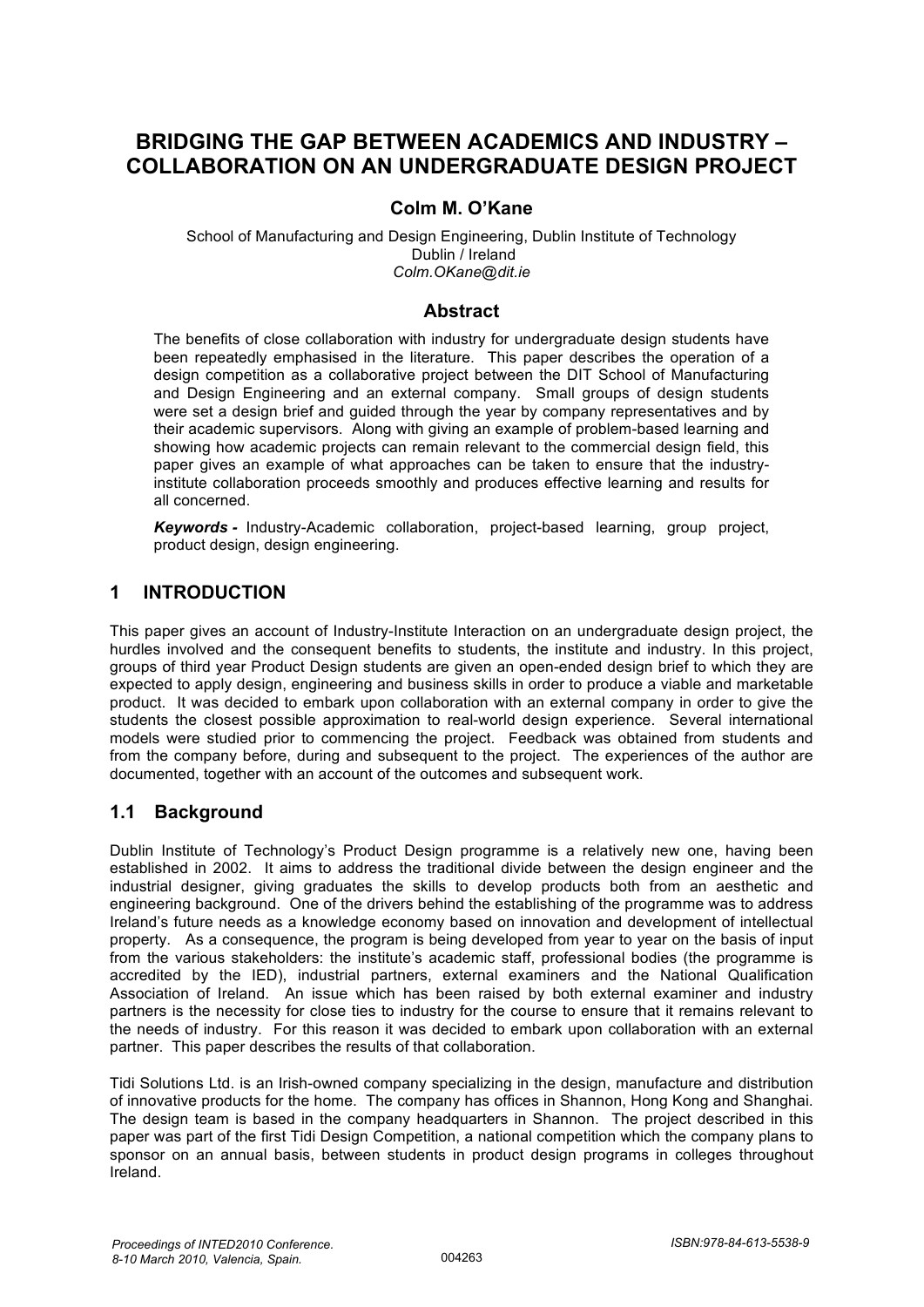## **1.2 Educational Rationale for Project**

Collaborative projects, when run effectively, can serve to give immediate feedback from industry to a program. By giving students direct contact with companies in the industry, they gain immediate exposure to the abilities and skills which will be expected of them in industry and are exposed to the commercial realities which lie behind their designs. The consequent benefits to the confidence of graduates are obvious. It has been shown that the undergraduate learning experience can be greatly enhanced from being put in a situation which more closely simulates the industrial environment than a non-collaborative project. From the institute's point of view, collaborative projects enable timely feedback from industry on the students' abilities, which can be very useful in curriculum evaluation. Where the company is concerned, the collaboration will enable them to stay in touch with the current abilities of design graduates, investigate a possible future recruitment stream, and gain positive exposure both within and external to the college. There is no doubt that these projects can be greatly beneficial for all three parties when managed correctly.

It is acknowledged that many excellent designers have come from the shop floor, starting with an apprenticeship and moving up through the academic levels through night courses. This pattern, however, has declined greatly due to the widespread availability of university grants and the "virtual collapse" of the apprenticeship system. Salter [1] mourns the loss of this route of education and the consequent loss of key skills from the design office. He believes that in many ways the old apprenticeship provided a more complete preparation for a career as a designer than the current university based education. He believes there to be several areas in which the old system was superior: apprentices were continuously surrounded by the technology of their industry, and were exposed to a very wide range of company activity. They were exposed to the entire production process and constantly confronted with the results of their own design mistakes, seeing the physical manifestations of their ideas. In the modern day university environment, this is an aspect of engineering education too often neglected in favour of computer simulations, which are cheap and safe for students to use.

Salter believes that it should be possible to transfer the best features of the classical apprenticeship into a university environment and compress them into a shorter time. Projects in which the students are exposed to real industry feedback, are expected to produce working prototypes not computer models, and in which real market pressures are evident, will only help to drive this message home.

The vital importance of combining product design students' natural creativity with instruction and formal guidance has been identified by, among others, Kurowski and Knopf [2]:

*A successful product designer must combine natural creativity with the systematic use of structured design methodology and modern computer-aided design tools. Practice without proper instruction and formal guidance fails to recognize the vast knowledge of the design process developed by successful professionals. However, designing a product solely by theory without the experience derived from practice is ineffective because many subtleties and exceptions are learned by working on actual design project.*

Butterworth [3] stresses the importance of professional development for design lecturers by close contact with professional designers and outside agencies. He says:

*A revised design curriculum needs to inspire a passion for making things and a curiosity about how they could be made better, for hand, body and spirit; and to factor in a sense of the expectations of the new consumer. It also has to be supported by increased professional development for teachers, that involves professional makers and designers from a wide range of practice, and those agencies and organisations representing the creative and cultural industries.*

This shows another benefit of outside partnership, that of continual development for lecturers. The days when lecturers could gain an expertise in a subject, gather a set of notes, then spend a forty-year career delivering the same material to successive groups of students are long gone. This is particularly true in technological fields such as design and engineering in which the pace of advancement is continually increasing. It is critical for lecturers to ensure their expertise remains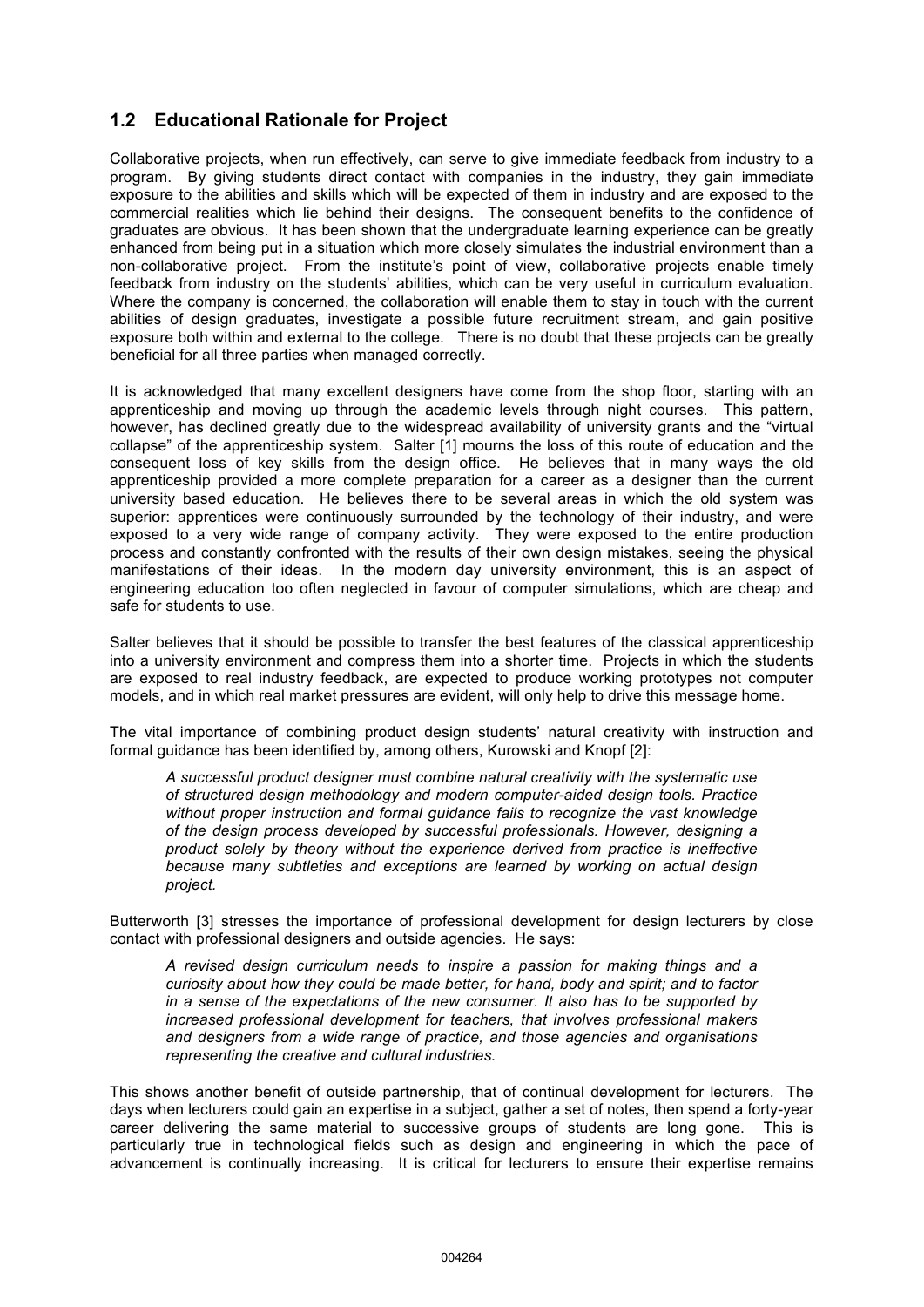relevant to the industry, and there can be no better way of doing this than working on collaborative projects with designers from industry.

Steiner [4] describes the experience of Rensellaer's O.T. Swanson Multidisciplinary Design Laboratory in providing real-world experience for students. In this case companies sponsoring projects are required to define an open-ended, technically challenging design problem which is intended to prepare students for entering the workplace. It is clear that such an exercise can only improve students' employability on graduation. Furthermore, many of these projects are multidisciplinary in nature and require students to work alongside students from other disciplines to find a solution. The results are clear:

*We have found that compared to the typical engineering senior, PDI students clearly differentiate themselves, since they are comfortable and competent with multidisciplinary thinking and at odds with the conventional mindset that tends to focus on disciplinary specialization. They represent the kind of student that industry is asking for to be cultivated as our next generation of engineers.* 

DIT has a proud history of collaboration with industry. In its strategic plan, the institute states the enhancement of this collaboration as a strategic objective with a view to "extending DIT's student base, the relevance of its programmes and the employability of its graduates, and to ensure the effective participation of DIT with industry in supporting economic development." One of the goals identified by the Institute, through which it aims to pursue this objective, is to develop industry links in programme development and delivery. Projects similar to the one described in this paper form part of DIT's effort to reach that goal.

## **2 METHODOLOGY**

### **2.1 Project Structure**

The design brief given to the students was specified by Tidi Solutions and was as follows: "To design a product to improve the lives of parents of children aged 0-24 months". This was a slight departure from previous briefs given for the same module, which would specify a product area for the students to concentrate on. Another change made was to run the project as a team project, with groups of 4 students working together. It was felt that this would improve the students' soft skills such as teamwork and project management.

Eight teams of four students each were given an open-ended design brief: "Design a product to improve the lives of parents of children aged 0-24 months". Teams were required to explore the design process through to final design, prototype, branding etc. Three to four visits from Tidi representatives were scheduled at regular intervals during the year – at the beginning, at mid-way for guidance and finally to assess the final products.

The teams were instructed that each team was to elect a project manager, who would keep minutes of team meetings and hold team members accountable for tasks they were assigned. This project manager was to be rotated during the project so that each student had a number of weeks in the role. The students were timetabled for three hours supervised project work during the week.

### **2.2 Observations**

The sometimes differing needs of academia and industry were shown clearly in the course of this project. Students were told at the outset that they were aiming to satisfy two judges; firstly DIT academic staff, who would grade the module according to the quality of the design process including the level of the finished product, and secondly, company representatives who were concerned with the viability of the product produced. It was made clear to the students that the most innovative and marketable concept will be the one which wins the competition, but this will not necessarily correspond to the most comprehensive and best design process! From an academic point of view they are judged not only on the final product but also on their presentation skills (written, verbal and image based), teamwork, project management and many other aspects of the project.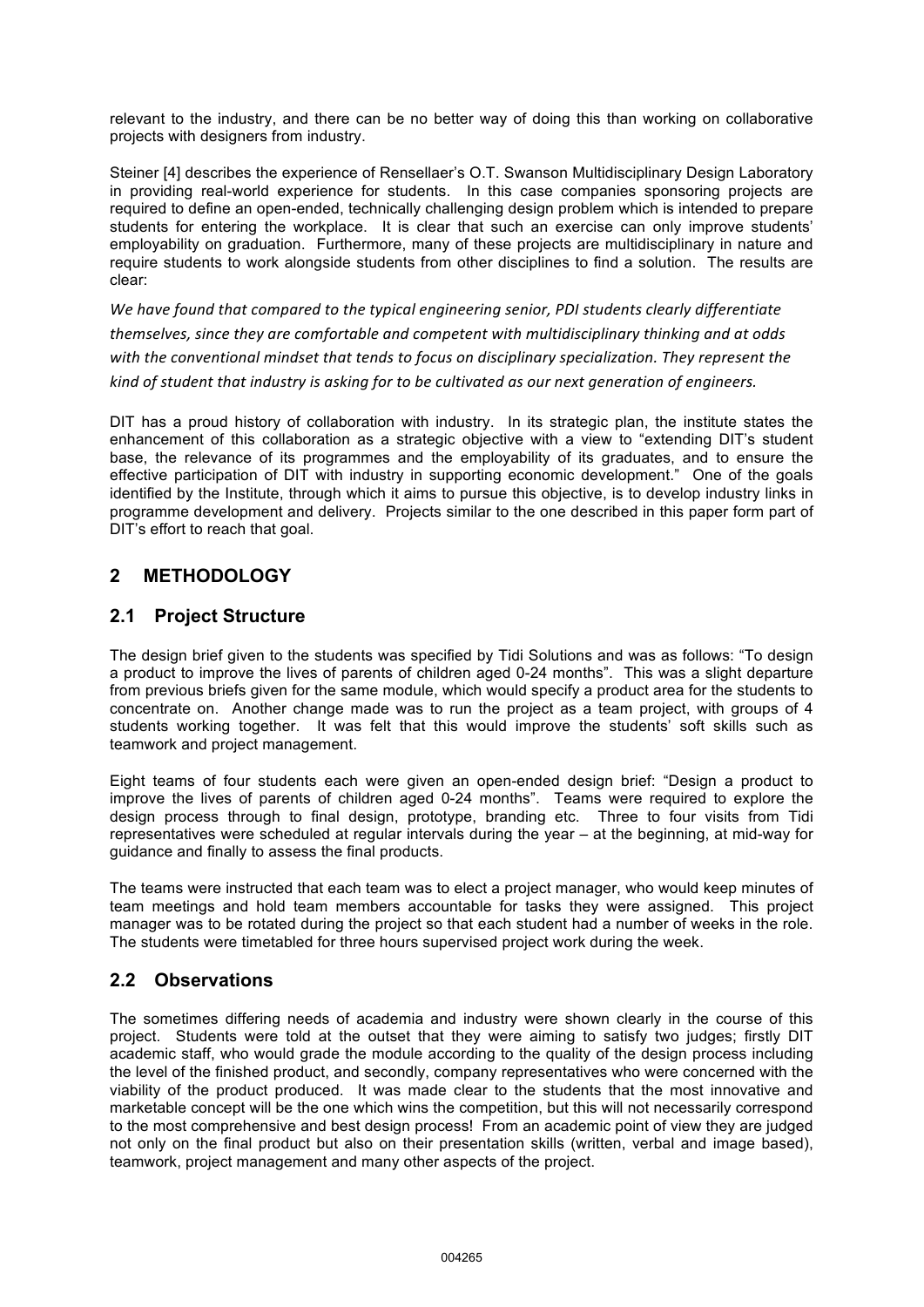Initial negotiations between DIT and Tidi solutions representatives centred on intellectual property ownership issues. Uniquely among Irish higher educational institutions, DIT guarantees that all intellectual property produced by students is retained by the students themselves. It was important to retain this as a key element of the students' involvement; therefore initial requests from the company for all IP to be transferred were turned down. The competition proceeded with the students owning the IP.

The differences between the students' academic and industrial requirements were apparent on the first visit from company representatives to the group. Each team had been detailed to produce a 15 minute presentation on their research and work so far in the project – this would include their primary and secondary research, conceptualisation and the presentation of three concepts which they feel would be viable prospects for further development. It was important for the academic supervisors to examine and assess a full suite of learning outcomes including process and product, presentation, teamwork, etc. The company, however, had little interest in the research and was mainly concerned with two assessment criteria: the marketability of the concepts and the innovation shown therein. It was necessary to give a clear message to the students that success in the competition would not necessarily mean the highest marks awarded (or vice versa).

It was also concluded that a more interactive approach was required and future sessions were run, not as a presentation session, but as a show-and-tell session, where the students demonstrated their concepts briefly and company representatives were given far more time to question the students on various aspects of the design. Some images of these meetings are shown in Figure 1.



Figure 1: Project Meetings with Tidi representatives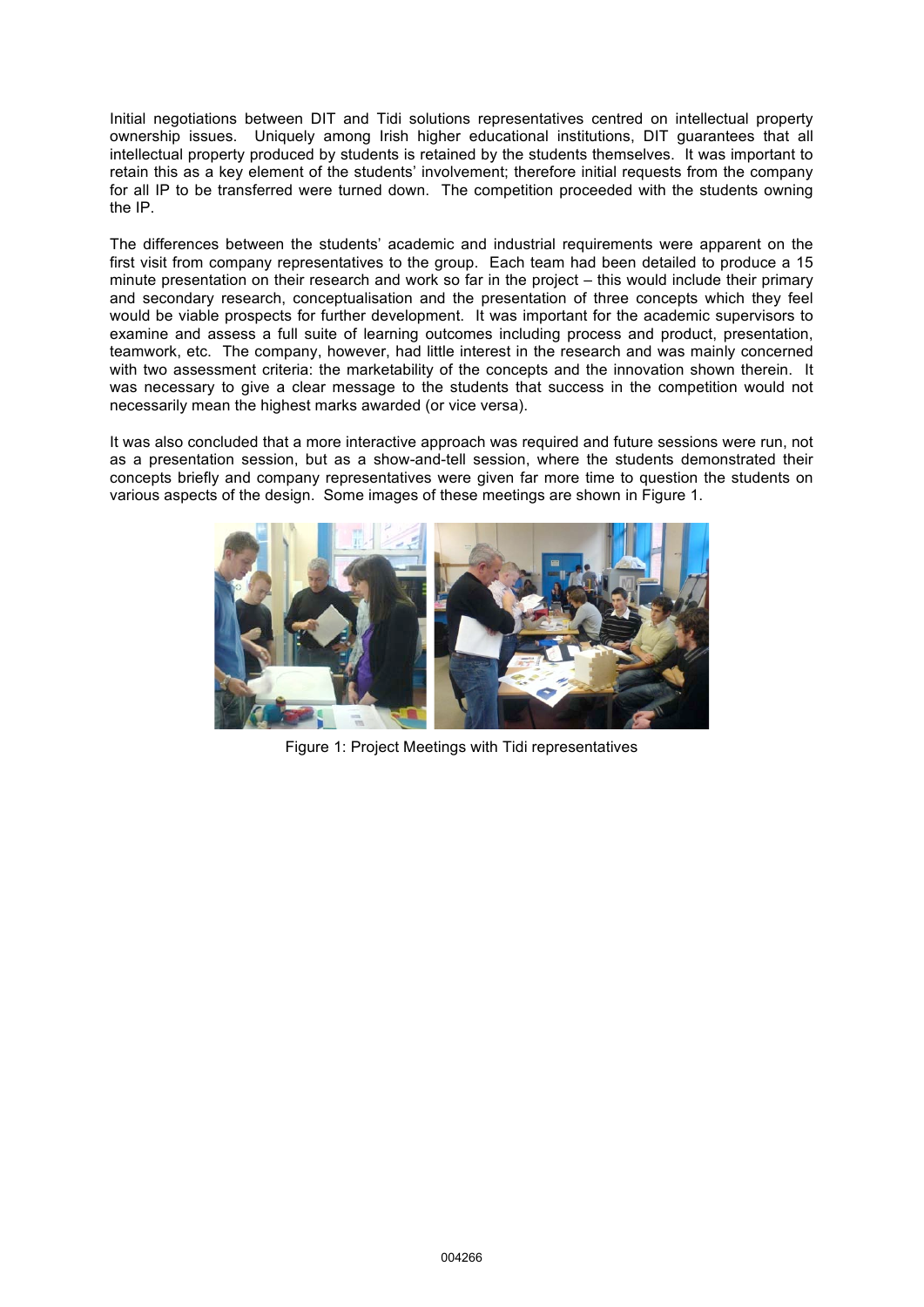### **2.3 Sample Outcomes**

.

A variety of innovative products were produced in the course of the project. Shown in Figs. 2 and 3 is "the Stork", a baby sling which can be attached to a buggy to that the child can be easily lifted out of the buggy, and "myPak", a baby changing unit stored in a conveniently-sized backpack for easy access. All groups produced virtual and physical prototypes of the products they designed.



Figure 2: The Stork: a new baby sling



Figure 3: myPak Jnr: A backpack which opens to become a changing unit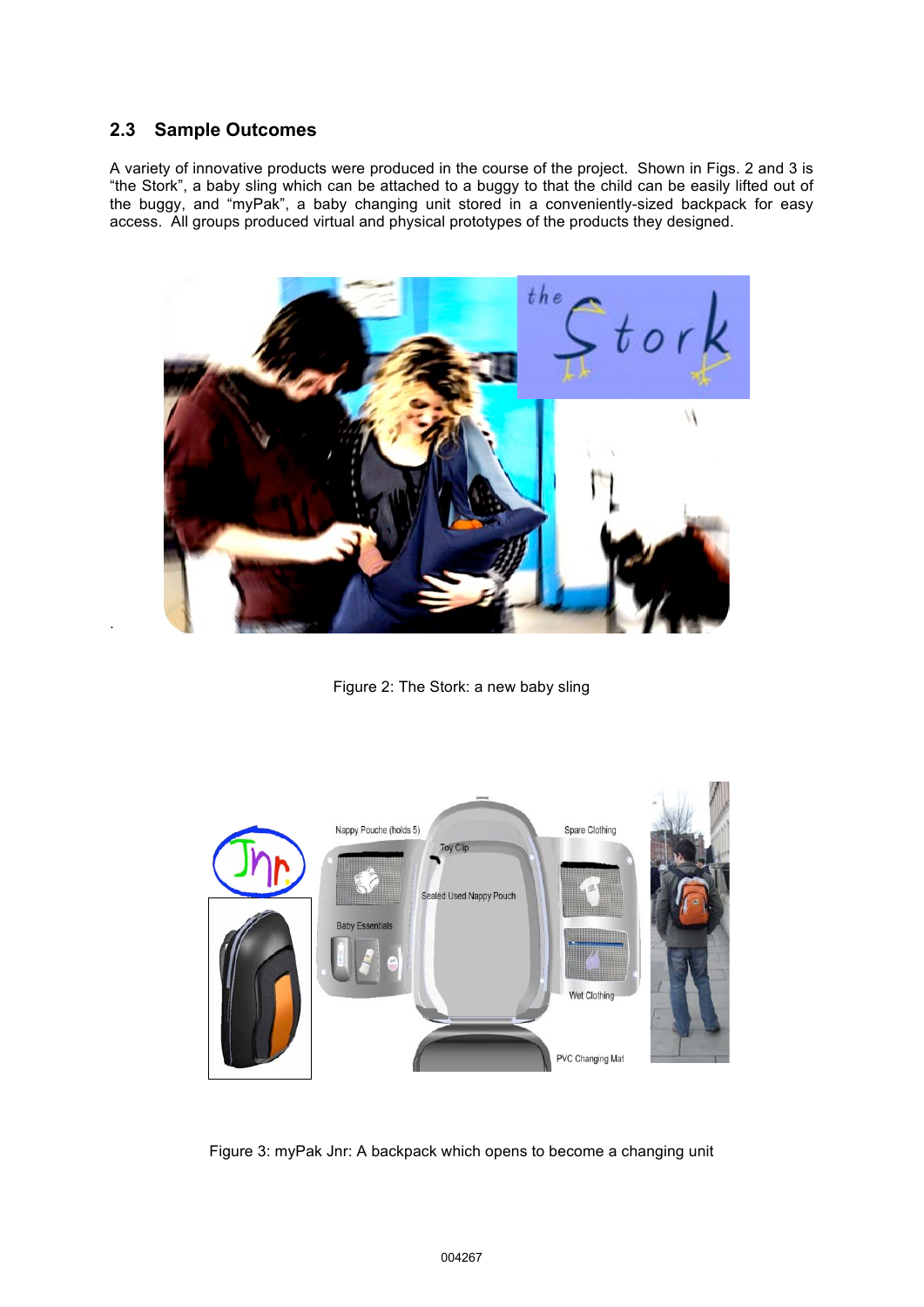## **3 PROJECT OUTCOME**

#### **3.1 Results and Conclusions**

The competition judging was undertaken by Tidi Solutions with no input from academic supervisors. The company used focus group techniques, as they would when developing a commercial product, to select the winning design. Figure 4 shows the designers of the winning product, "Cotflip  $-$  a retractable baby changing table for your cot", receiving their award from Murty O'Donoghue, MD, Tidi Solutions.

Students and company were asked for feedback on their experiences and what they felt that they gained from the project. The results are summarised in Figure 5.



Figure 4: Benefits from Collaborative Project to Students, Company and Institute



Figure 5: Benefits from Collaborative Project to Students, Company and Institute